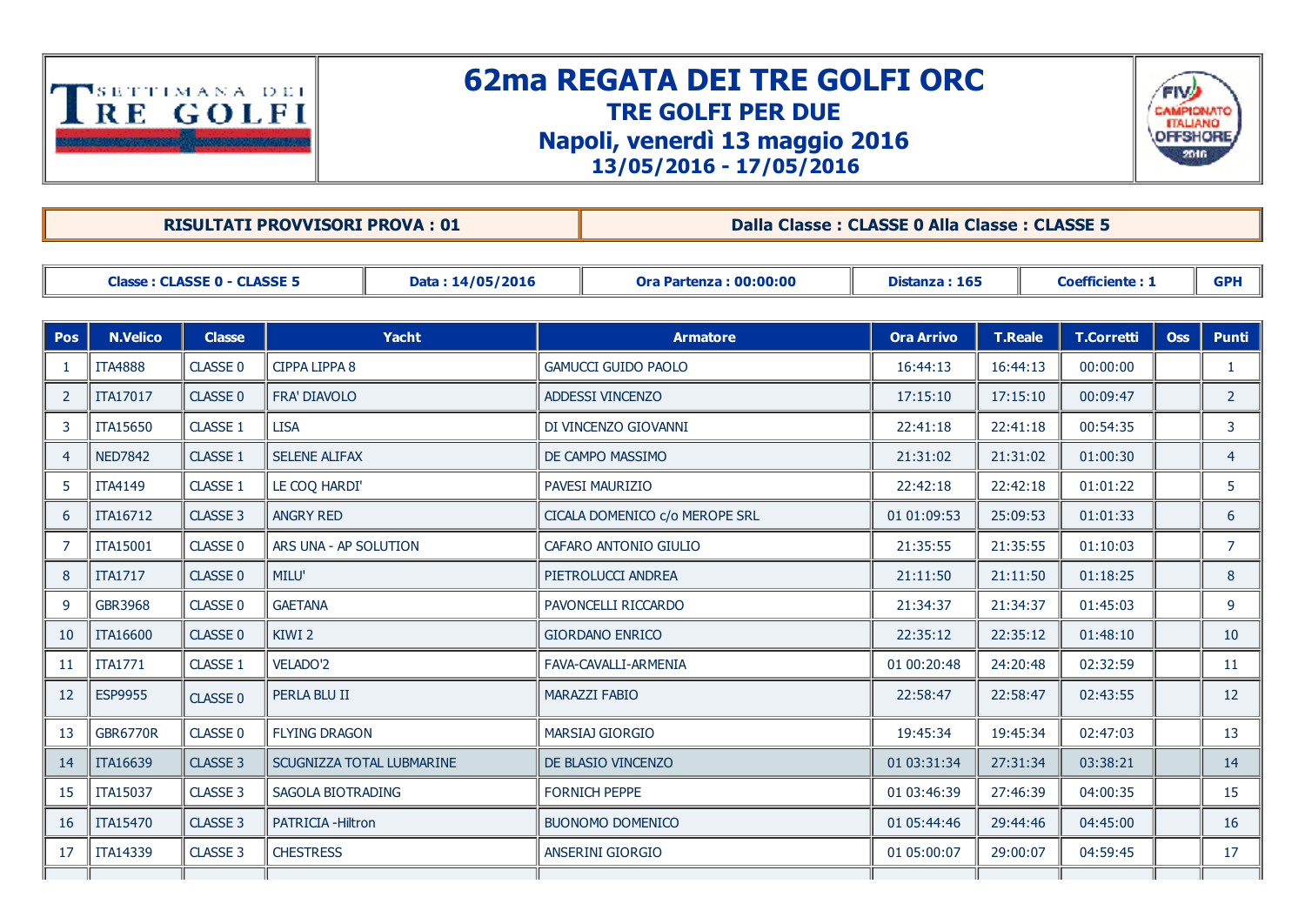| 18 | TTA14013        | CLASSE 1            | MUZYKA <sub>2</sub>             | <b>TAIUTI SIMONE</b>            | 01 03:45:12 | 27:45:12 | 05:07:53 |            | 18 |
|----|-----------------|---------------------|---------------------------------|---------------------------------|-------------|----------|----------|------------|----|
| 19 | <b>ITA16481</b> | CLASSE <sub>2</sub> | <b>NIENTEMALE</b>               | OSCI GIUSEPPE-CALCAGNI RICCARDO | 01 03:42:52 | 27:42:52 | 05:15:43 |            | 19 |
| 20 | <b>ITA77777</b> | <b>CLASSE 2</b>     | <b>TINKERBELL</b>               | <b>LOBERTO MARCO</b>            | 01 03:50:35 | 27:50:35 | 05:19:19 |            | 20 |
| 21 | <b>ITA16540</b> | CLASSE 1            | CATTY SARK X2                   | <b>BUONFANTINO FRANCESCO</b>    | 01 03:46:40 | 27:46:40 | 05:19:31 |            | 21 |
| 22 | <b>ITA14949</b> | <b>CLASSE 2</b>     | <b>SIR BISS</b>                 | PEREGO GIULIANO                 | 01 03:42:28 | 27:42:28 | 05:25:46 |            | 22 |
| 23 | ITA16305        | CLASSE 1            | <b>VALKIRIA</b>                 | DE FALCO VINCENZO               | 01 03:43:57 | 27:43:57 | 05:27:48 |            | 23 |
| 24 | <b>ITA14887</b> | <b>CLASSE 1</b>     | ARGO X2                         | MANFREDI LUCIANO                | 01 03:41:11 | 27:41:11 | 05:45:23 |            | 24 |
| 25 | <b>ITA12367</b> | CLASSE 3            | UNA VELA PER LA VITA BIT2WIN X2 | D'UBALDO FABIO/ORIS             | 01 05:47:02 | 29:47:02 | 06:12:14 |            | 25 |
| 26 | <b>ITA17004</b> | CLASSE 0            | O SARRACINO 3 GC                | SARACENO MARIO                  | 01 01:26:20 | 25:26:20 | 06:37:32 |            | 26 |
| 27 | ITA16335        | <b>CLASSE 2</b>     | PROSPETTICA X2                  | <b>GIACOMO GONZI</b>            | 01 05:49:23 | 29:49:23 | 07:02:59 |            | 27 |
| 28 | <b>ITA17123</b> | <b>CLASSE 1</b>     | MACCHIA MEDITERRANEA GC         | RUSSO GIAMPIERO                 | 01 06:25:23 | 30:25:23 | 07:05:26 |            | 28 |
| 29 | <b>FRA3600</b>  | CLASSE 3            | PEGASUS X2                      | <b>BOERIO PIERO</b>             | 01 05:54:31 | 29:54:31 | 07:26:49 |            | 29 |
| 30 | <b>ITA14527</b> | CLASSE 3            | <b>BORA FIRST X2</b>            | <b>ANTONELLI PIERCARLO</b>      | 01 08:14:05 | 32:14:05 | 07:37:25 |            | 30 |
| 31 | ITA16070        | CLASSE 3            | <b>NIKE</b>                     | RANDAZZO ROBERTO                | 01 09:35:23 | 33:35:23 | 08:40:34 |            | 31 |
| 32 | ITA16673        | <b>CLASSE 4</b>     | <b>JEAN JACK X2</b>             | MAGLIONICO GIOVANNI             | 01 12:31:17 | 36:31:17 | 09:44:49 |            | 32 |
| 33 | <b>ITAPATRI</b> | CLASSE 0            | PATRICIA 2                      | DE RIOS FRANCESCO               | 01 10:28:31 | 34:28:31 | 14:50:46 |            | 33 |
| 34 | <b>ITA1010</b>  | <b>CLASSE 4</b>     | <b>TALLY HO</b>                 | FACCHINETTI PAOLO RUSSO         |             |          |          | <b>DNF</b> | 58 |
| 34 | <b>ITA10869</b> | CLASSE 3            | FREEDOM 2 X2                    | ORPELLO ANIELLO                 |             |          |          | <b>DNF</b> | 58 |
| 34 | <b>ITA12387</b> | <b>CLASSE 2</b>     | <b>PISTRICE</b>                 | ROMANO GIUSEPPE                 |             |          |          | <b>DNF</b> | 58 |
| 34 | <b>ITA12407</b> | CLASSE 1            | HERING ORASI' GC                | PICA ANTONIO                    |             |          |          | <b>DNC</b> | 58 |
| 34 | ITA13069        | <b>CLASSE 4</b>     | CARBUREX GLOBULO ROSSO          | <b>BURZI ALESSANDRO</b>         |             |          |          | <b>DNF</b> | 58 |
| 34 | <b>ITA13160</b> | <b>CLASSE 4</b>     | <b>X-TENSION</b>                | <b>GUERRASIO ROBERTO</b>        |             |          |          | <b>DNF</b> | 58 |
| 34 | <b>ITA13926</b> | <b>CLASSE 4</b>     | <b>WHITE MAGIC GC</b>           | D'ANGERIO ROBERTO               |             |          |          | <b>DNC</b> | 58 |
| 34 | TTA13974        | CLASSE 3            | <b>BIX</b>                      | PELELLA R./ RINALDI A.M.        |             |          |          | <b>DNC</b> | 58 |
| 34 | ITA14090        | CLASSE 3            | SCHEGGIA - Powered by Krugen    | POSTIGLIONE ANTONIO             |             |          |          | <b>DNF</b> | 58 |
| 34 | <b>ITA14224</b> | CLASSE 3            | <b>VLAG</b>                     | <b>BALDINO LUCA</b>             |             |          |          | <b>DNC</b> | 58 |
| 34 | <b>ITA14803</b> | CLASSE 1            | TITI                            | ANGELINI ANDREA                 |             |          |          | <b>DNF</b> | 58 |
| 34 | TTA15718        | CLASSE 3            | <b>GEPPINA GC</b>               | SORRENTINO MAURIZIO             |             |          |          | <b>DNF</b> | 58 |
|    |                 |                     |                                 |                                 |             |          |          |            |    |